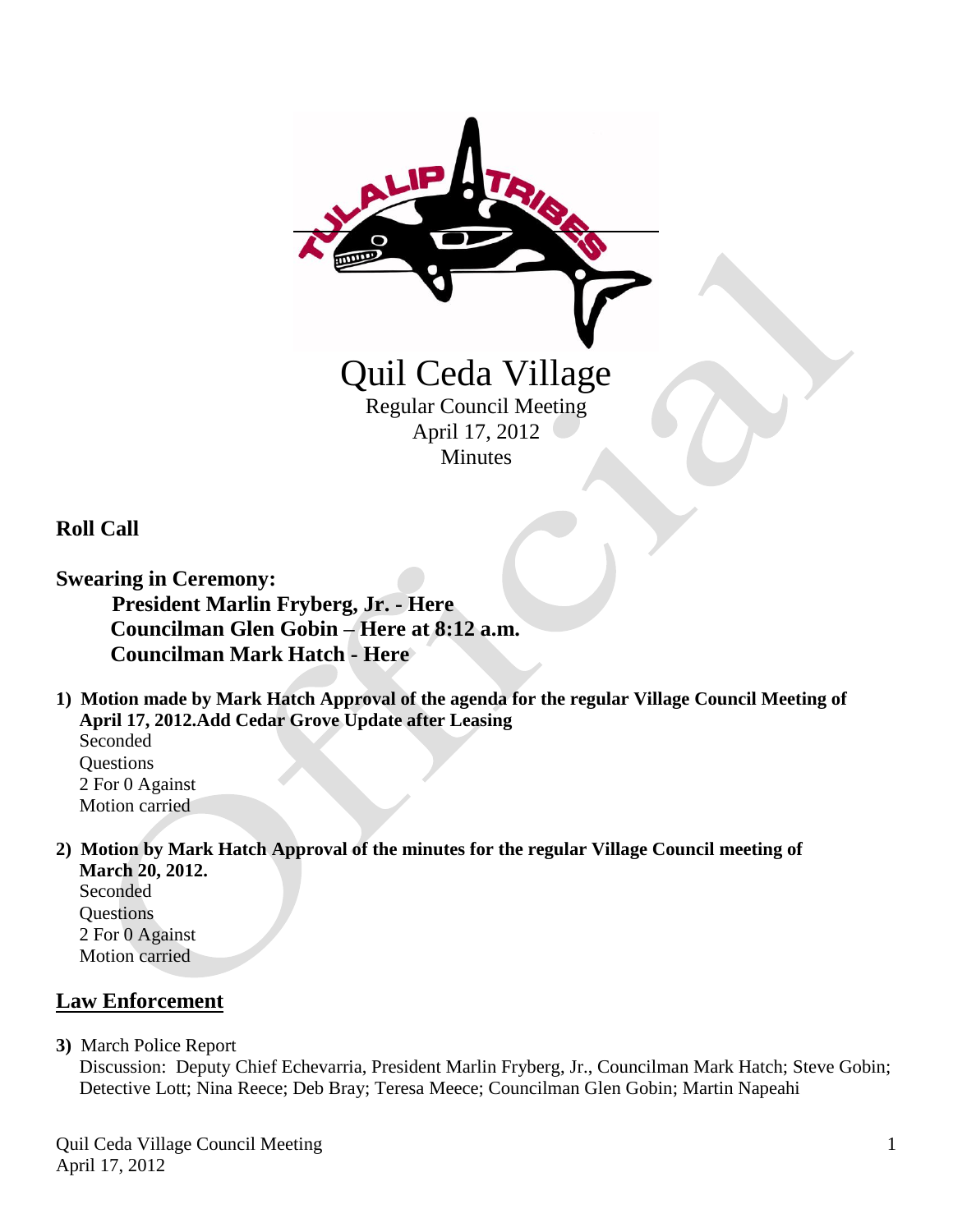Discussion held on the issues regarding transients living around Donna's Truck Stop. Law Enforcement goes through the area at least once per week.

 Graffiti keeps spreading on the bridge. Vandalism is becoming an issue. Staff will put more restrictive access to the bridge deck. Transients should be removed within 10 days. The property will be cleaned up making it less accessible. The area needs to be made more visible. A park area could be a temporary solution. The next planning meeting is in May.

 Cabela's has contracted with the Snohomish County Sheriff. State Patrol; City of Marysville, DOT and the Snohomish County Sheriff has met with Tribal Police. A traffic plan is in place beginning on opening day and continues through Sunday. Tulalip has a signage plan in place. Sheriff's office is more for security and inside the parking lot. Tulalip will have a visible presence and will be onsite. Overflow parking will be directed to Boom City. The Council is concerned about the traffic. Tulalip feels like there will be more people than Cabela's is expecting. Employees will be parking in the Boom City site which was not the case last night for the friends and family event. There are plans for emergency response.

## **Marysville Fire District 12**

- **4)** First Quarter 2012 Report (FYI)
	- Discussion: Asst. Chief McFalls

 Handout for the first quarter statistics with discussion. District 12 will have a fire engine onsite Saturday at the Cabela's and will be working with law enforcement in case of an emergency.

### **Environmental Health**

**5)** Quarterly Food Inspection Report

### **Out of State Travel**

- **6)** Glenn Dalgliesh, Adran Total Access 5000 BBDLC, Huntsville, AL Mar 19-23, 2012; \$2,952
- **7)** Quincy Bontrager & Mandel Townsend, International Security Expo; Las Vegas, NV; Mar 26-30, 2012; \$3,834

#### **Finance**

**8**) Year End Budget Reports – Not available Director was away at training. The reports will be available at next month's meeting.

### **Tulalip Data Services**

**9) Motion made by Mark Hatch to approve Resolution No. 2012-008 authorizing TDS to expend \$150,000 of unallocated 2011 funds to purchase and install a redundant cooling system and components for the data center.**

 Seconded Questions: Discussion: Travis Hill; Mark Hatch; Chuck James; Howard Brown; Steve Gobin;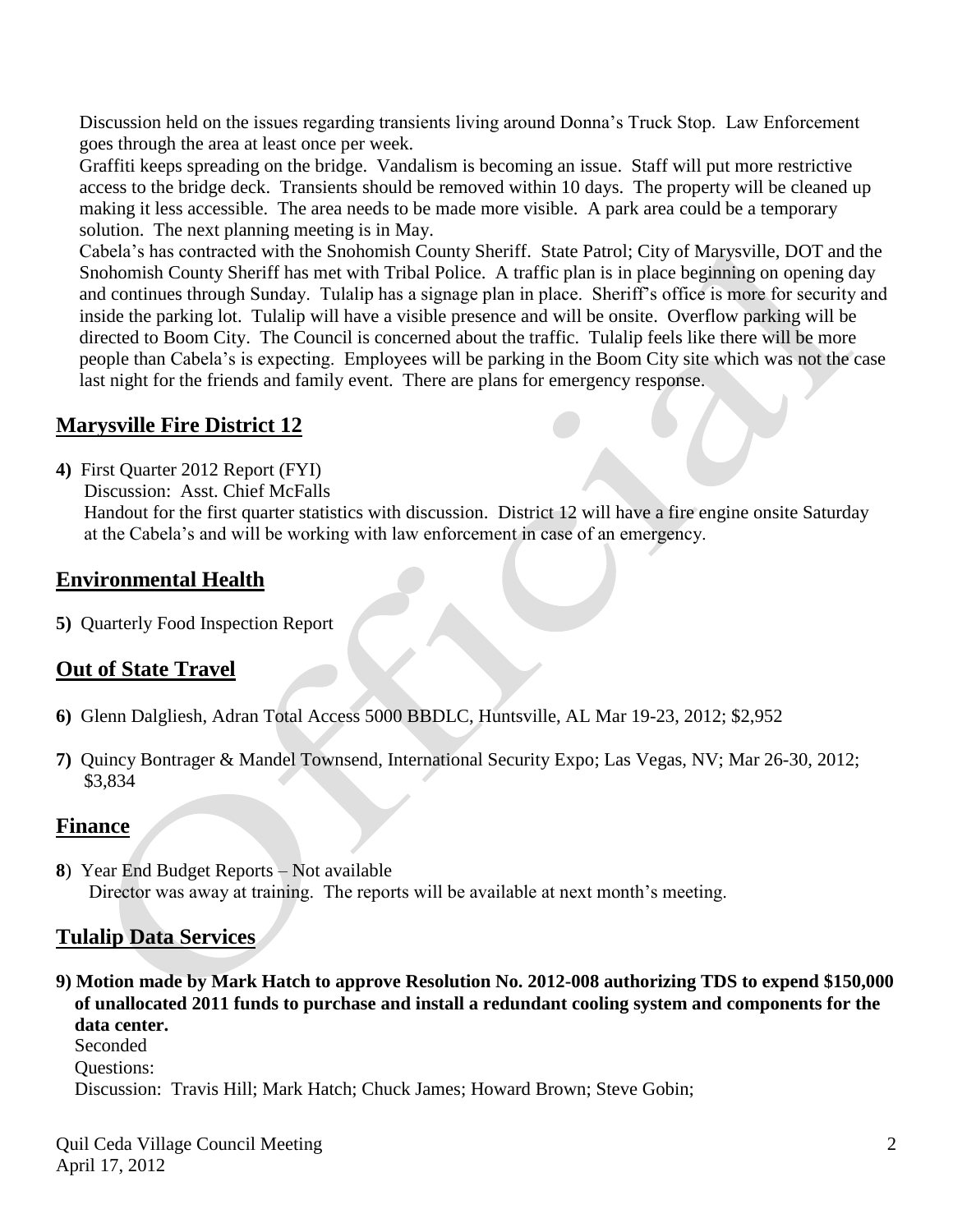This is to install a second cooling system within the server room. This is due to a main system failure which could have compromised the entire computer server system. The room had a backup system but it was not adequate when the main system failed. All phone and internet services to the Tribe and the businesses could have gone down. The information is backed up off site so data would not have been lost but services would have shut down until the system could be brought back on line.

 Seconded Questions 2 for 0 Against Motion carried

### **Broadband**

**10**) Maplewood Development

Discussion: Richard Brown;

 Broadband would like assurances that funding is approved to provide the infrastructure to the new housing development. Utilities have in after the elevations are determined. Broadband wants to make sure approximately \$150K is set aside for this. Funding is allocated for phone and other utilities but Broadband doesn't seem to be brought to the table. Project team meetings have been set up for every Tuesday. Broadband will be included from now on.

### **Construction/Engineering**

**11**) Cabela's Project – Update

 Discussion: Dory Roanhorse; Teresa Meece; President Marlin Fryberg, Jr. Some changes have been requested but the project is under budget so the funds are available. Agenda has been passed out for the opening ceremony. A sheet regarding the discounts will be given at the door. The sales tax issue should not be a problem but staff will monitor it. Spouse and dependent children parent are also entitled to the sales tax exemption with proper proof. Staff has been in contacted with Cabela's Manager. Walmart is charging tax on guns and ammunition as of a month ago. Staff had resolved this issue but will talk with Walmart again.

- 12) 116<sup>th</sup> Street Kiosk Expansion Project Update
	- Discussion: Dory Roanhorse

 The packet is almost finalized and it should be ready to go out. They are looking at a notice to proceed by May 31, 2012.

### **Property Management – Closed Session at 9:30 a.m. Open at 9:55 a.m.**

**13)** Leasing

#### **Motion to adjourn at 10:03 a.m.**

Chairman Mel Sheldon Treasurer Chuck James Tom McKinsey, Engineering Steve Gobin, GM Nina Reece, Village Clerk Mike Taylor, Legal

Quil Ceda Village Council Meeting April 17, 2012

Dory Roanhorse, Engineering Teresa Meece, Marketing Manager